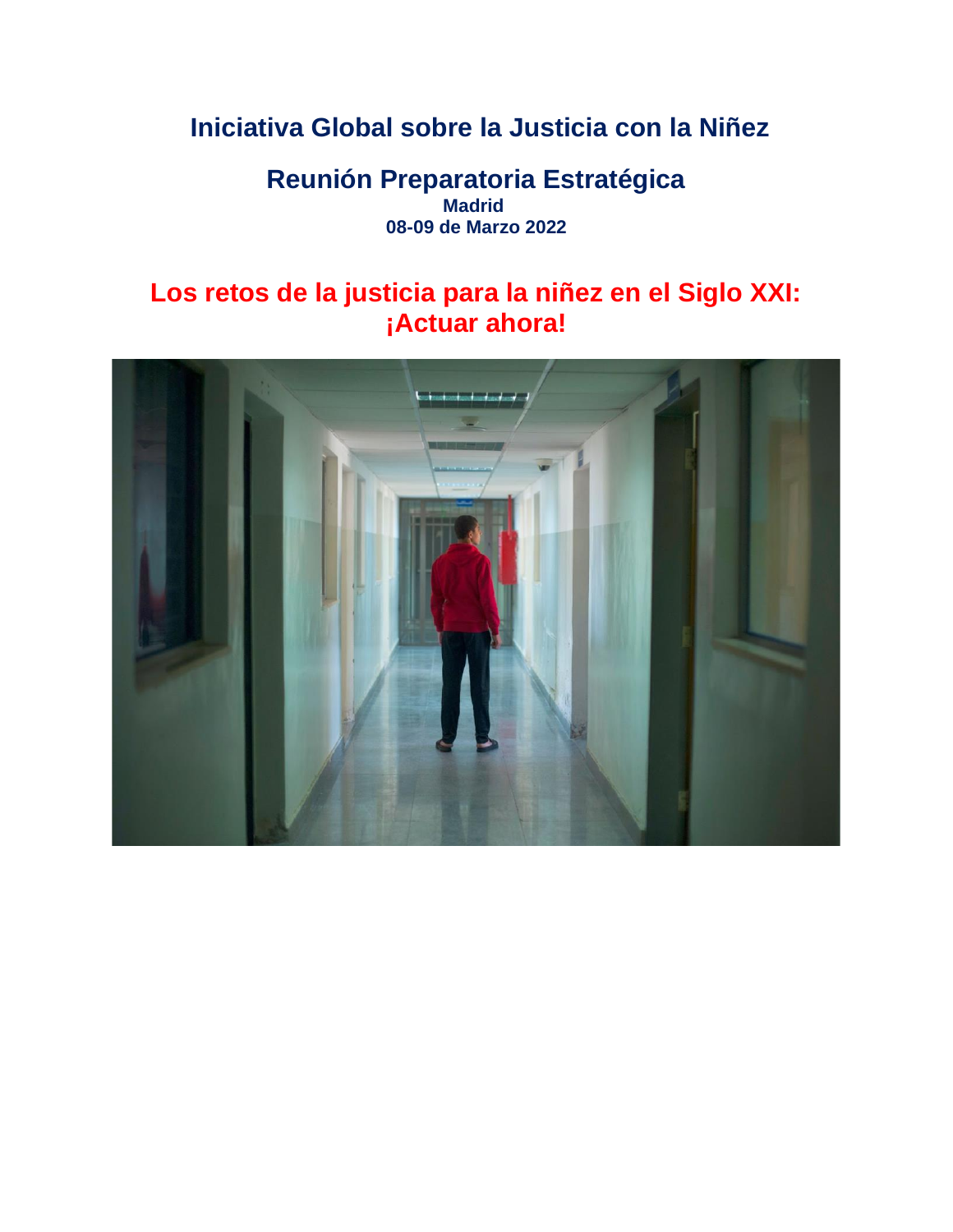### *AGENDA*

**I. Martes 08 de Marzo 2022: Jornada Internacional de Dialogo : sesion abierta presencial y virtual**

| Hora                 | <b>Evento</b>                                                                                                                                                                                                                                                                                                    |
|----------------------|------------------------------------------------------------------------------------------------------------------------------------------------------------------------------------------------------------------------------------------------------------------------------------------------------------------|
| 09h00<br>9h45        | Mensaje de bienvenida                                                                                                                                                                                                                                                                                            |
|                      | Yann Colliou- Responsable del Programa de Acceso a la Justicia, Terre<br>des hommes Foundation<br>Federico de Montalvo Jääskeläinen - Vicerrector de Relaciones<br>Institucionales y Secretario General, Universidad Pontificia Comillas<br>Maria Antonia Gimenez- Presidenta Fundación Tierra de hombres España |
| 09h35-<br>9h45       | <b>Inauguración</b>                                                                                                                                                                                                                                                                                              |
|                      | Alberto San Juan Llorente- Director General de Infancia, Familia y<br>Fomento de la Natalidad de la Comunidad de Madrid.                                                                                                                                                                                         |
| 9h45<br><b>10h00</b> | Introducción y Objetivos del Día                                                                                                                                                                                                                                                                                 |
|                      | Cedric Foussard- Global Initiative on Justice With Children Coordinator<br>Mariana Perez- Global Initiative on Justice With Children Project Assistant                                                                                                                                                           |
| 10h00-<br>11h30      | Mesa de trabajo e intercambio sobre la niñez en el entorno digital: los<br>retos que plantean las nuevas tecnologías.                                                                                                                                                                                            |







COMILLAS Baker<br>
McKenzie. International Processing McKenzie. International Processing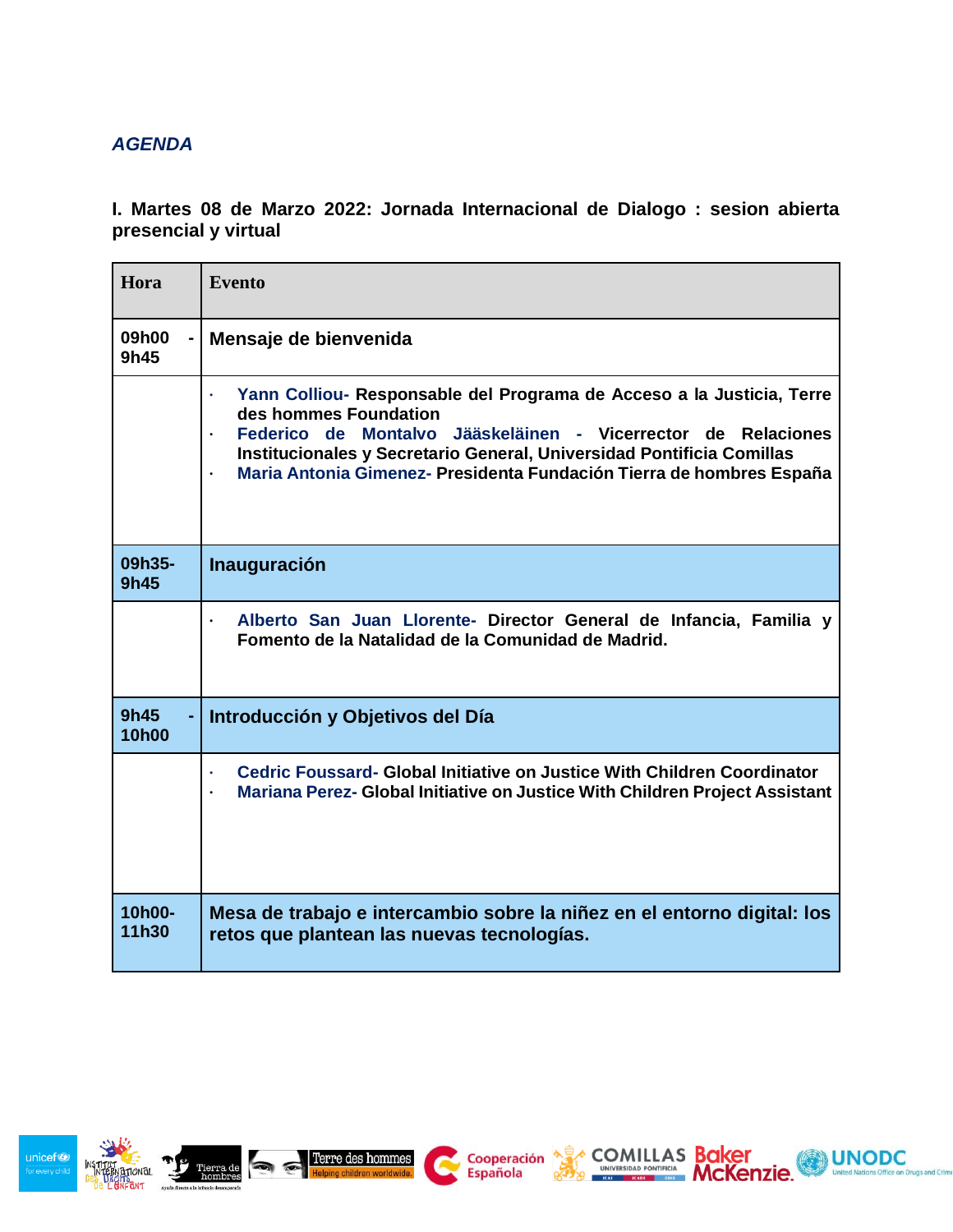|                 | Facilitador: Carles López Picó- Presidente Plataforma de organizaciones de<br>Infancia (POI)<br>Intervenciones: (presencial y virtual)<br>Angela Vigil- Executive Director, Pro Bono Practice Baker Mckenzie<br>Alexandra Martins- Head, UNODC Global Programme to End Violence<br>$\bullet$<br><b>Against Children</b><br>Mesa redonda con expertos nacionales<br>Pilar Lizán, Técnico del área de expediente único de la Agencia Para la<br>Reeducación y Reinserción del Menor Infractor (ARRMI) Comunidad<br>Autónoma de Madrid.<br>Cristina San Juan-Técnica de Sensibilización y Políticas de Infancia Save<br>$\bullet$<br>the Children España<br>José Antonio Luengo- Presidente del Colegio de Psicólogos de Madrid<br>$\bullet$ |
|-----------------|-------------------------------------------------------------------------------------------------------------------------------------------------------------------------------------------------------------------------------------------------------------------------------------------------------------------------------------------------------------------------------------------------------------------------------------------------------------------------------------------------------------------------------------------------------------------------------------------------------------------------------------------------------------------------------------------------------------------------------------------|
| 11h30-<br>12h00 | <b>Break / Café</b>                                                                                                                                                                                                                                                                                                                                                                                                                                                                                                                                                                                                                                                                                                                       |
| 12h00-<br>13h30 | Mesa de trabajo e intercambio sobre "Crisis ambiental y justicia<br>climática"                                                                                                                                                                                                                                                                                                                                                                                                                                                                                                                                                                                                                                                            |
|                 | Facilitadora: Paloma Torres, Profesora Adjunta de la Universidad Pontificia<br><b>Comillas</b><br>Intervenciones (en línea):<br>Leo Ratledge- Legal & Policy Director, Child Rights International Network<br>$\bullet$<br>Luis Pedernera-OHCHR- Comité del Derecho del Niño<br>$\bullet$<br>Jonas Schubert - Officer for Children's Rights and Right to a Healthy<br>$\ddot{\phantom{0}}$<br><b>Environment Terre des hommes Deutschland</b><br>Mesa redonda con expertos nacionales<br>Rafael Cid- Gentium. Socio fundador y Director de Estrategia Jurídica<br>$\bullet$<br>Lara Padilla, Comité de Jóvenes de UNICEF.<br>$\bullet$                                                                                                     |
| 13h30-<br>14h30 | Comida                                                                                                                                                                                                                                                                                                                                                                                                                                                                                                                                                                                                                                                                                                                                    |
| 14h30-<br>15h30 | "El Empoderamiento de la comunidad: Hacia<br><b>Seminario</b><br>una<br>implicación más amplia y más cercana de la comunidad - Justicia<br>juvenil restaurativa"                                                                                                                                                                                                                                                                                                                                                                                                                                                                                                                                                                          |

 $\mathbf{C}$ 

Cooperación Salvespa POMILLAS Baker<br>Española Española POMILLAS McKenzie. Museum de UNODC



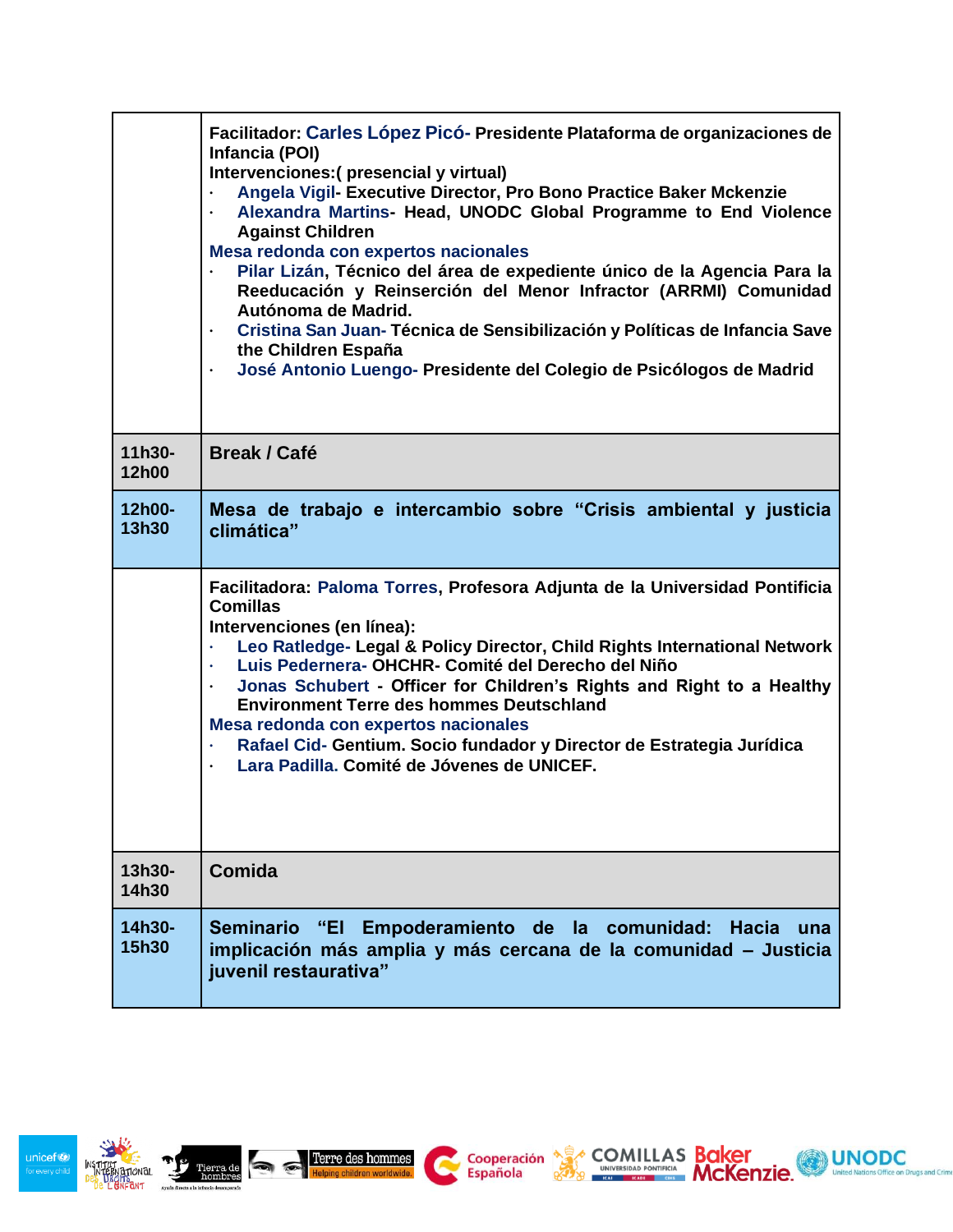|                        | Intervenciones:<br>Yann Colliou- Terre des Hommes Foundation- "El Empoderamiento de la<br>comunidad: Justicia Juvenil Restaurativa y el caso de Mauritania"<br><b>Taghreed Jaber- Regional Director, Penal Reform International</b><br>Mesa redonda con expertos nacionales<br>Virginia Domingo De La Fuente- Presidenta de la Sociedad Científica de<br>Justicia Restaurativa<br>Antonio Gancedo Baranda Médico Pediatra. Consultas en Pediatría<br>Social. H.U. Fundación Alcorcón. H.U.I. La Paz. Madrid.<br>Marta Ruiz Cruz. Coordinadora de Servicios Sociales. Paracuellos de<br>Jarama. |
|------------------------|------------------------------------------------------------------------------------------------------------------------------------------------------------------------------------------------------------------------------------------------------------------------------------------------------------------------------------------------------------------------------------------------------------------------------------------------------------------------------------------------------------------------------------------------------------------------------------------------|
| 15h30-<br><b>16h00</b> | <b>Conclusiones</b>                                                                                                                                                                                                                                                                                                                                                                                                                                                                                                                                                                            |
|                        | Myrian Cabrera Martín-Directora de la Cátedra de los Derechos del Niño -<br>Universidad Pontificia Comillas ICAI-ICADE<br>Isabel Lázaro González, Directora de la Clínica Jurídica ICADE -<br><b>Universidad Pontificia Comillas ICAI-ICADE</b><br>Goktan Kocyildirim- Child Protection Specialist - Justice for Children<br><b>NYHQ CPSS Unit</b>                                                                                                                                                                                                                                             |

### **I. Miércoles 09 de Marzo 2022: Reunión nacional de reflexión : sesión cerrada.**

| Hora            | <b>Evento</b>                                                      |
|-----------------|--------------------------------------------------------------------|
| 10h00-<br>10h30 | Palabras de bienvenida                                             |
| 10h30-<br>11h00 | Introducción y objetivo de la sesión                               |
| 11h00-<br>11h30 | Tour de mesa y presentación                                        |
| 11h30-<br>12h30 | Justicia juvenil restaurativa en España: prioridades y necesidades |
| 12h30-<br>13h00 | <b>Break</b>                                                       |

Cooperación <br /> **Española** 

UNODC

Kenzie.

ENTEREDAD PONTECIA SON ANGELES SON ELECTRICAL MEDIANT MONEY



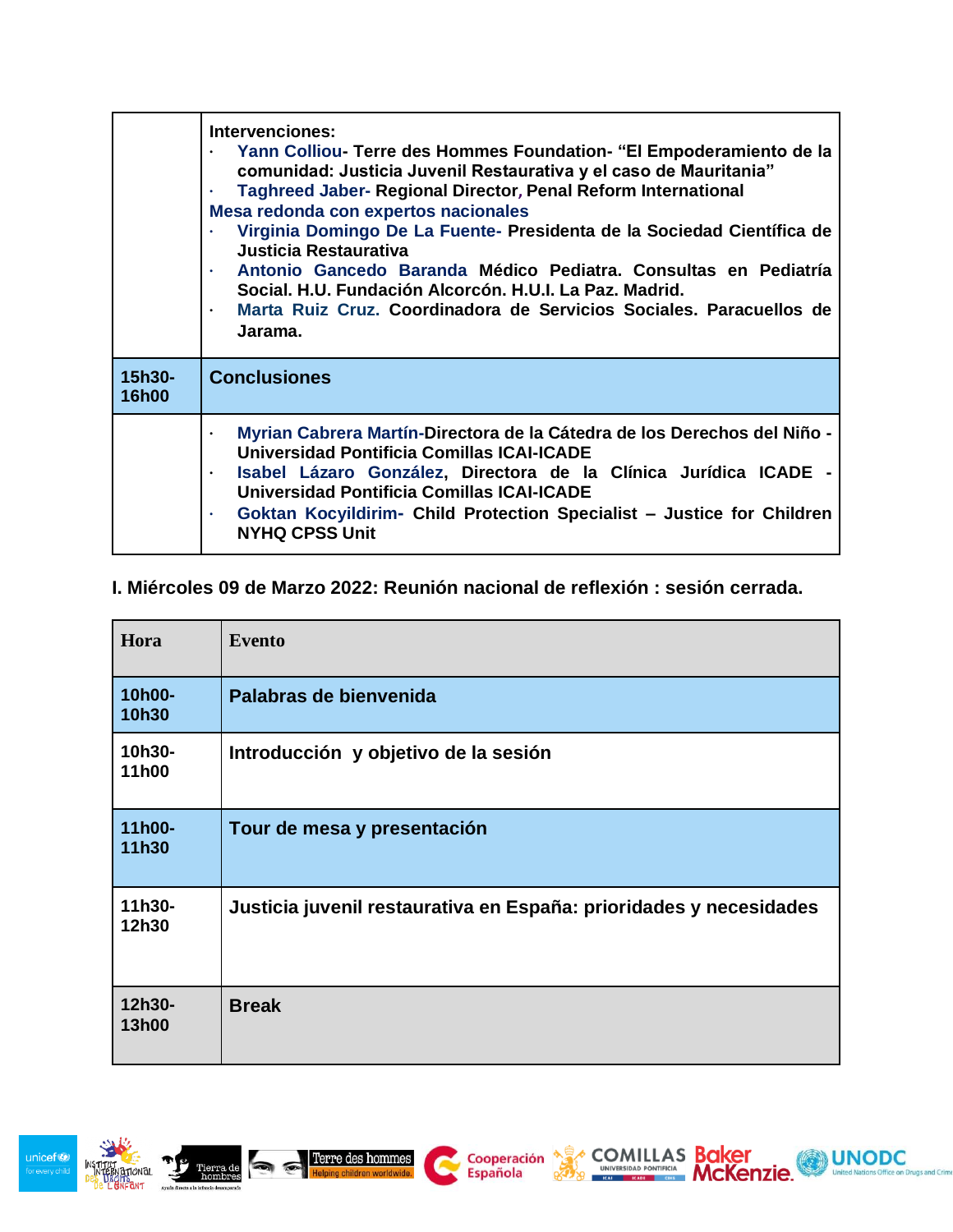| 13h00-<br>14h45        | Intercambio con la sala<br>Hacia un grupo de trabajo sobre la Justicia juvenil<br>$\bullet$<br>restaurativa en España<br>Un congreso mundial en España (?)<br>$\bullet$<br>Próximas etapas<br>$\bullet$ |
|------------------------|---------------------------------------------------------------------------------------------------------------------------------------------------------------------------------------------------------|
| 14h45-<br><b>15h00</b> | <b>Clausura</b>                                                                                                                                                                                         |
| 15h00-<br>16h00        | Comida                                                                                                                                                                                                  |



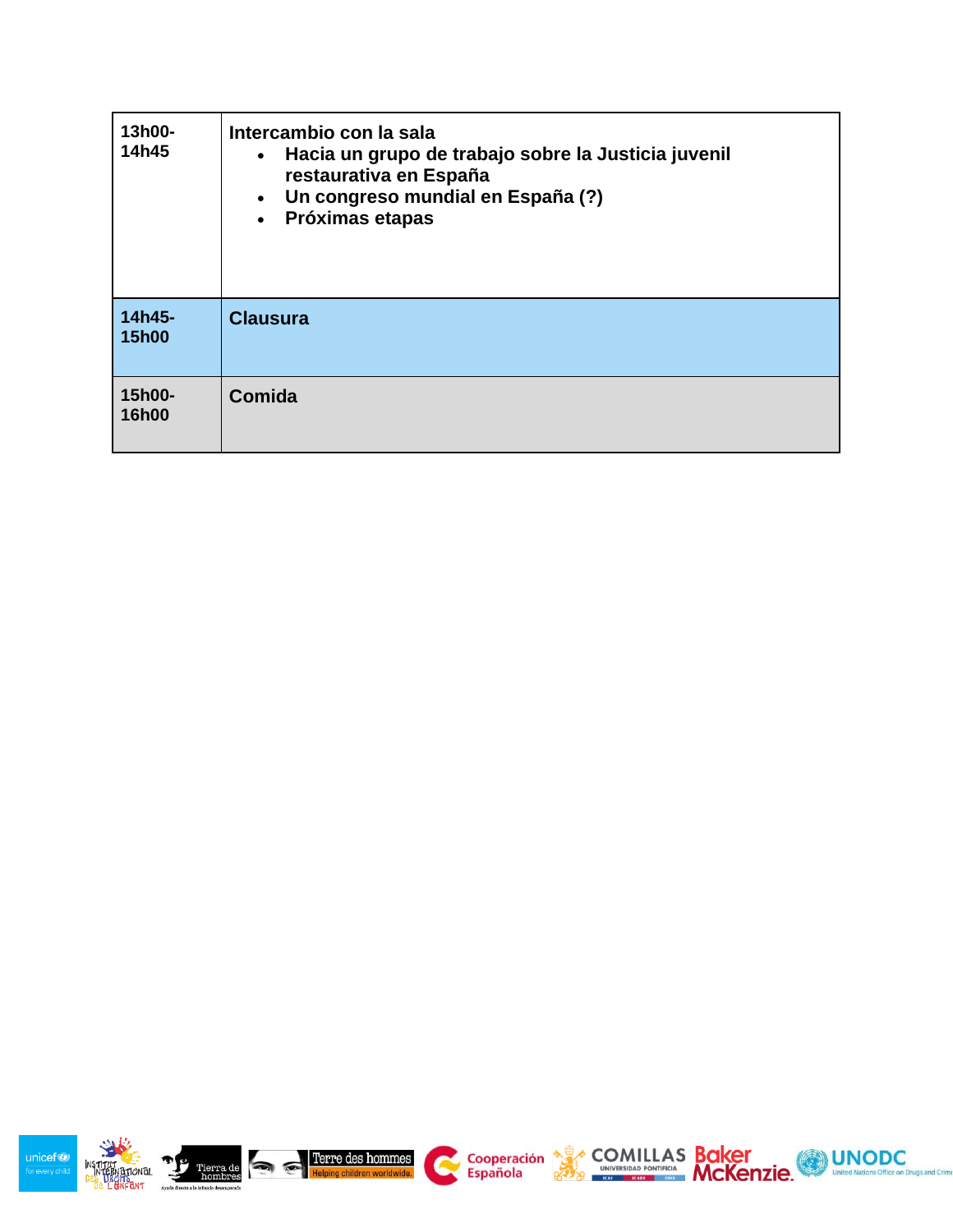## *AGENDA – English*

#### **I. Tuesday, March 08, 2022: International Day of Dialogue: open session in person and online**

| <b>Time</b>              | <b>Event</b>                                                                                                                                                                                                                                                                                                                                                 |
|--------------------------|--------------------------------------------------------------------------------------------------------------------------------------------------------------------------------------------------------------------------------------------------------------------------------------------------------------------------------------------------------------|
| 09h00 -<br>9h45          | <b>Welcoming remarks</b>                                                                                                                                                                                                                                                                                                                                     |
|                          | Yann Colliou- Responsable del Programa de Acceso a la Justicia, Terre<br>des hommes Foundation<br>Federico de Montalvo Jääskeläinen - Vice Dean for Institutional<br>$\bullet$<br><b>Relations and Secretary General, Universidad Pontificia Comillas</b><br>Maria Antonia Gimenez- Chairperson of Tierra de hombres Spain<br>$\bullet$<br><b>Foundation</b> |
| 09h35-<br>9h45           | <b>Opening</b>                                                                                                                                                                                                                                                                                                                                               |
|                          | Alberto San Juan Llorente- General Director of Childhood, Family<br>and Natality Promotion Community of Madrid.                                                                                                                                                                                                                                              |
| $9h45 -$<br><b>10h00</b> | Introduction y Objetives of the Day                                                                                                                                                                                                                                                                                                                          |
|                          | Cedric Foussard- Global Initiative on Justice With Children Coordinator<br>$\bullet$<br>Mariana Perez- Global Initiative on Justice With Children Project<br><b>Assistant</b>                                                                                                                                                                                |
| 10h00-<br>11h30          | Round table and exchange on Children in the digital world:<br>challenges posed by new technologies.                                                                                                                                                                                                                                                          |







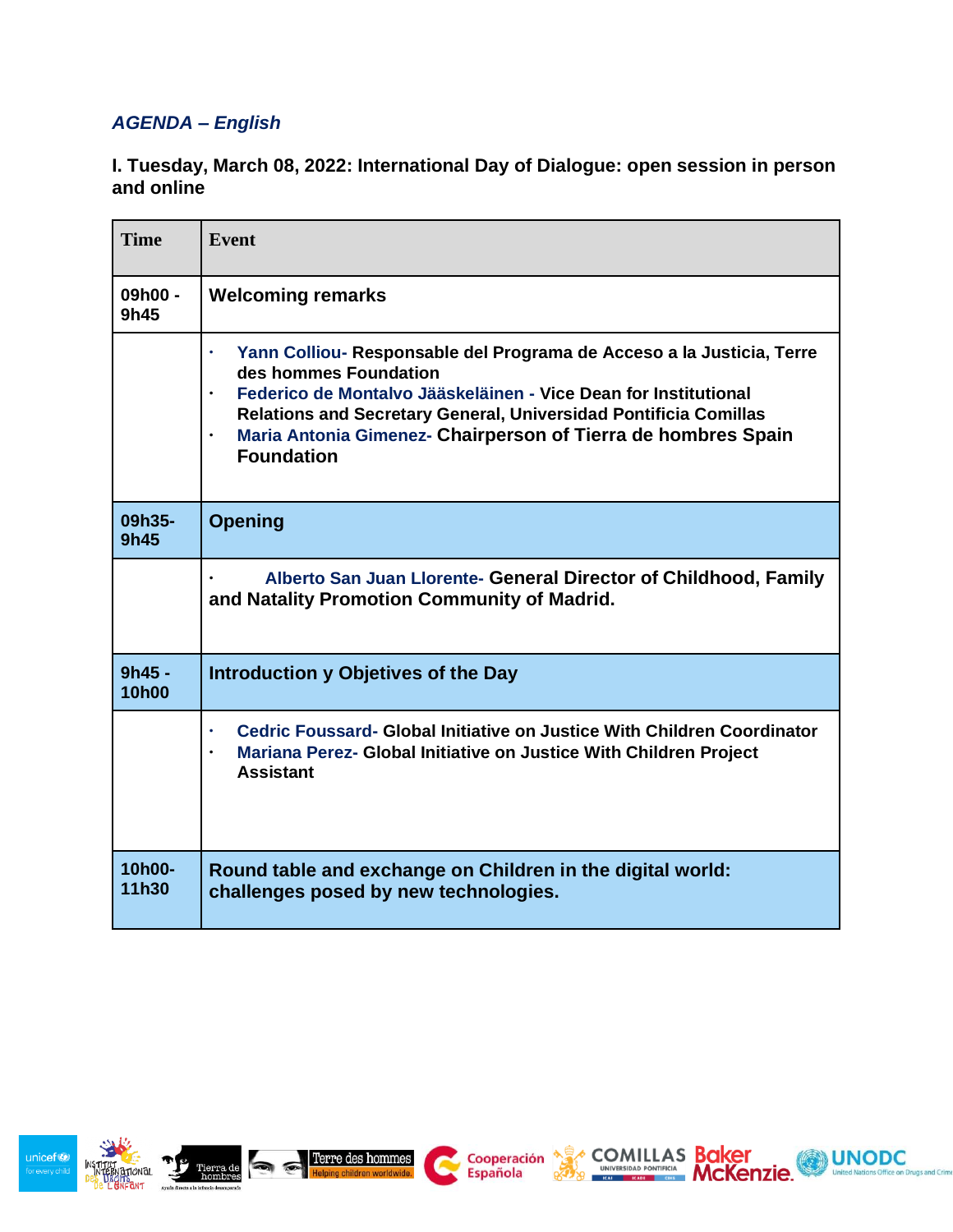|                 | Facilitador: Carles López Picó- Presidente Plataforma de organizaciones<br>de Infancia (POI)<br>Intervenciones: (presencial y virtual)<br>Angela Vigil- Executive Director, Pro Bono Practice Baker Mckenzie<br>$\bullet$<br>Alexandra Martins- Head, UNODC Global Programme to End Violence<br>$\bullet$<br><b>Against Children</b><br>Mesa redonda con expertos nacionales<br>Pilar Lizán, Técnico del área de expediente único de la Agencia Para la<br>$\bullet$<br>Reeducación y Reinserción del Menor Infractor (ARRMI) Comunidad<br>Autónoma de Madrid.<br>Cristina San Juan-Técnica de Sensibilización y Políticas de Infancia<br>$\bullet$<br>Save the Children España<br>José Antonio Luengo- Presidente del Colegio de Psicólogos de Madrid<br>$\bullet$<br>Facilitator: Carles López Picó- Chairperson of Plataforma por la Infancia<br>(POI)<br>Interventions: (In person and online)<br>Angela Vigil- Executive Director, Pro Bono Practice Baker Mckenzie<br>$\bullet$<br>• Alexandra Martins- Head, UNODC Global Programme to End<br><b>Violence Against Children</b><br><b>Round table with national experts</b><br>Pilar Lizán- Expert of the Agency for the Re-education and<br>Reintegration of Minors (ARRMI) of the Autonomous Community of<br>Madrid.<br>• Cristina San Juan- Child Policy and Awareness Raising Expert-Save<br>the Children Spain<br>José Antonio Luengo- President of the Psychologists of Madrid College |
|-----------------|----------------------------------------------------------------------------------------------------------------------------------------------------------------------------------------------------------------------------------------------------------------------------------------------------------------------------------------------------------------------------------------------------------------------------------------------------------------------------------------------------------------------------------------------------------------------------------------------------------------------------------------------------------------------------------------------------------------------------------------------------------------------------------------------------------------------------------------------------------------------------------------------------------------------------------------------------------------------------------------------------------------------------------------------------------------------------------------------------------------------------------------------------------------------------------------------------------------------------------------------------------------------------------------------------------------------------------------------------------------------------------------------------------------------------------------------------|
| 11h30-<br>12h00 | <b>Coffee Break</b>                                                                                                                                                                                                                                                                                                                                                                                                                                                                                                                                                                                                                                                                                                                                                                                                                                                                                                                                                                                                                                                                                                                                                                                                                                                                                                                                                                                                                                |
| 12h00-<br>13h30 | Round table and exchange on "Environmental crisis and climate<br>justice"                                                                                                                                                                                                                                                                                                                                                                                                                                                                                                                                                                                                                                                                                                                                                                                                                                                                                                                                                                                                                                                                                                                                                                                                                                                                                                                                                                          |
|                 | Facilitator: Paloma Torres- Associate Professor at Universidad Pontificia<br><b>Comillas</b><br><b>Online interventions:</b><br>Leo Ratledge- Legal & Policy Director, Child Rights International<br><b>Network</b><br>• Luis Pedernera-OHCHR- UNCRC Committee<br>• Jonas Schubert - Officer for Children's Rights and Right to a Healthy<br><b>Environment Terre des hommes Deutschland</b><br>Round table with national experts<br>Rafael Cid- Gentium. Founding Partner and Director of Legal Strategy<br>• Lara Padilla, UNICEF Youth Committee.                                                                                                                                                                                                                                                                                                                                                                                                                                                                                                                                                                                                                                                                                                                                                                                                                                                                                               |

Española de COMILLAS Baker<br>Española de Española de Comineira McKenzie. UNODC



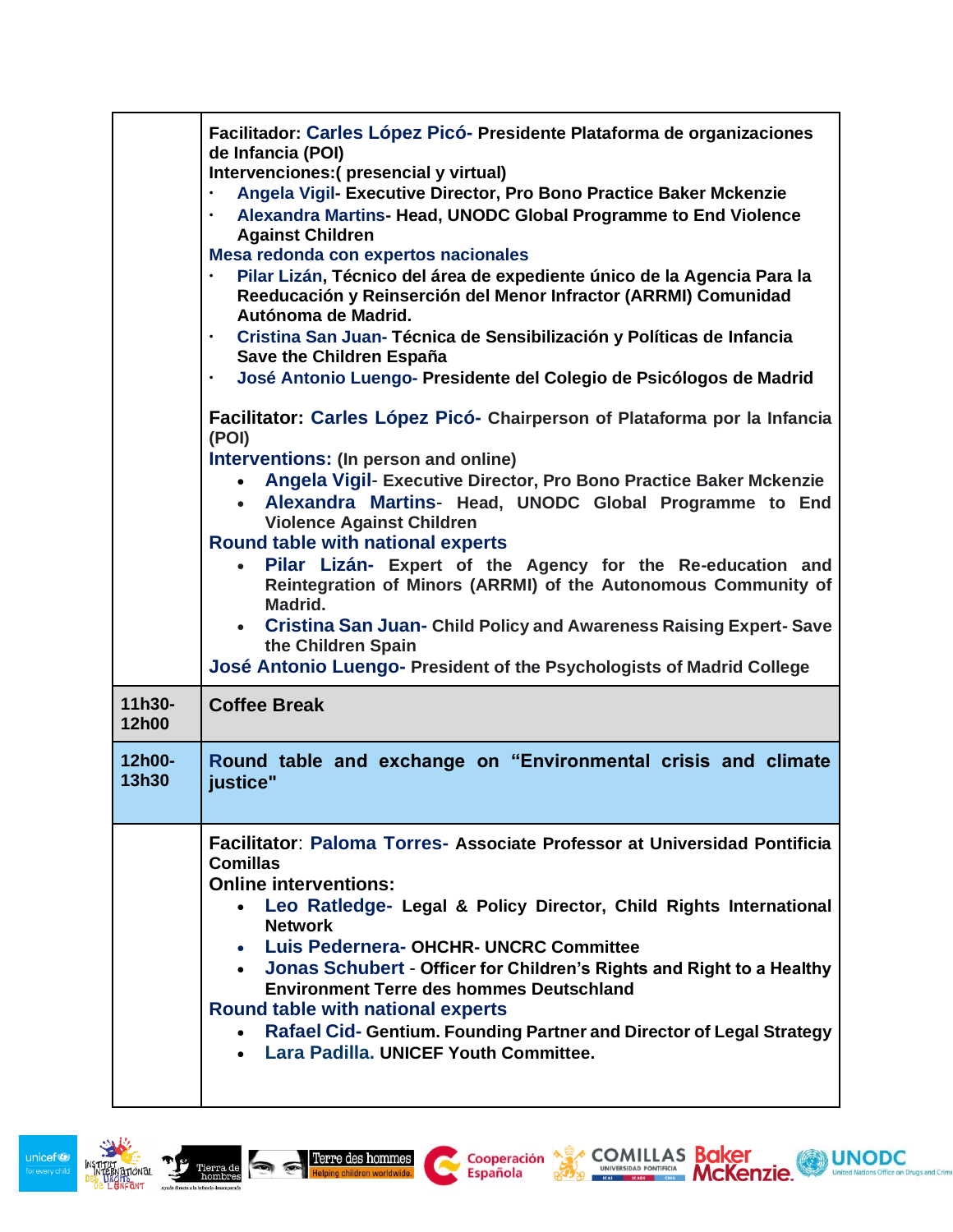| 13h30-<br>14h30        | <b>Lunch break</b>                                                                                                                                                                                                                                                                                                                                                                                                                                                                                   |
|------------------------|------------------------------------------------------------------------------------------------------------------------------------------------------------------------------------------------------------------------------------------------------------------------------------------------------------------------------------------------------------------------------------------------------------------------------------------------------------------------------------------------------|
| 14h30-<br><b>15h30</b> | <b>Seminar "Community Empowerment: Towards Broader and Closer</b><br><b>Community Involvement - Restorative Juvenile Justice"</b>                                                                                                                                                                                                                                                                                                                                                                    |
|                        | <b>Interventions:</b><br>Yann Colliou- Terre des Hommes Foundation- "Community<br>Empowerment: Restorative Juvenile Justice and the Case of<br>Mauritania."<br>Taghreed Jaber- Regional Director, Penal Reform International<br><b>Round table with national experts</b><br>Virginia Domingo De La Fuente- President of the Scientific Society<br>for Restorative Justice<br>• Antonio Gancedo Baranda- Social Pediatrician.<br>Marta Ruiz Cruz- Social Services Coordinator. Paracuellos de Jarama. |
| 15h30-<br><b>16h00</b> | <b>Closing remarks</b>                                                                                                                                                                                                                                                                                                                                                                                                                                                                               |
|                        | Myriam Cabrera Martín-Director of the Cathedra of Children's<br>Rights - Universidad Pontificia Comillas ICAI-ICADE<br>Isabel Lázaro González- Head of Legal Clinic ICADE - Universidad<br>$\bullet$<br><b>Pontificia Comillas ICAI-ICADE</b><br>Goktan Kocyildirim- Child Protection Specialist - Justice for<br>$\bullet$<br><b>Children NYHQ CPSS Unit</b>                                                                                                                                        |

### **II.** *Wednesday, March 16, 2022: National Thinking Meeting: closed session*

| <b>Time</b>     | <b>Event</b>                          |
|-----------------|---------------------------------------|
| 10h00-<br>10h30 | <b>Welcoming remarks</b>              |
| 10h30-<br>11h00 | Introduction and objetives of the Day |
| 11h00-<br>11h30 | Tour de table and presentation        |

COMILLAS Baker

UNODC